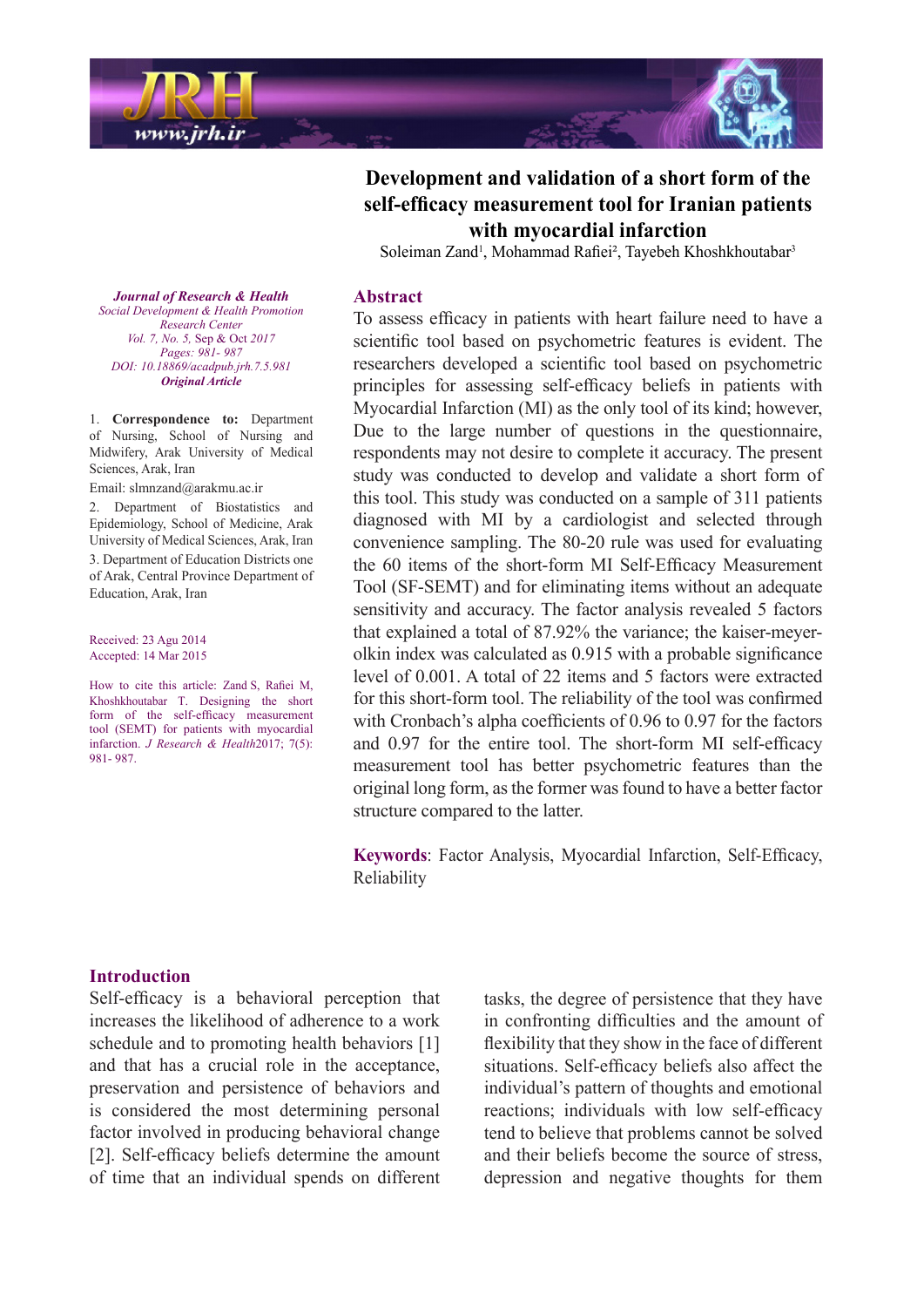efficacy, on the other hand, helps to promote a when seeking to solve a problem [3]. A high selffeeling of capability in the individual in dealing with difficult tasks and actions [4]. Self-efficacy beliefs create as a result of dealing with different life challenges and taking step-by-step actions for overcoming them. Self-efficacy is therefore a prerequisite to changing any type of behavior, including health behaviors [5]. Improving self-<br>efficacy is vital to behavioral change [6].

Self-efficacy can be considered as an individual's belief in his ability to organize and arrange situations that may come to his help in the future efficacy can turn a threatening condition into a  $[7]$ . Fostering or improving the feelings of selfsafe one

Cardiovascular diseases have become more prevalent in the modern world and MI (MI) now constitutes one of the most common forms of cardiac ischemia [8] that not only entails a high rate of mortality, but it is also associated with a variety of physical, mental and social consequences. MI has been reported as the main cause of death both in Iran and throughout the world [9]. After the incidence of MI, patients tend to believe that they no longer possess the required abilities for confronting different situations and for projecting the appropriate emotional reactions.

The lack of adherence to health behaviors, such as smoking, prescription drugs misuse or abuse, unsupervised diets, poor stress management, poor oral hygiene and low physical activity, can be observed in all groups of a society from the educated to the uneducated and from the rich to the poor. in addition to poor and standard health behaviors form the society's culture, it is essential to instruct the public on proper lifestyle choices that guide them toward health and thus help them avoid diseases [10].

Bandura believes that the feeling of self-efficacy is an important pre-requisite for behavioral change and that it brings the individual the presence of mind required for performing a specific activity  $[6]$ . He maintains that any tool that evaluates self-efficacy should have items that represent the individual's beliefs about his capacity for performing these specific activities .[11]

The 60-item questionnaire used in the present study possesses the discussed features, describes the individual's beliefs about performing different activities after the incidence of MI and has a high reliability (Cronbach's Alpha coefficients were calculated 96.45 to 98.95 for the factors and  $99.19$  for the entire tool) and can therefore be used as a standard scale for evaluating self-efficacy in MI patients. This questionnaire has 5 sub-scales within 5 separate factors, including 1) the individual's dietary beliefs, 2) the individual's physical activity beliefs, 3) the individual's medical regimen beliefs, 4) the individual's smoking and drug use beliefs, and 5) the individual's beliefs about the limitations imposed by mental and psychological stress  $[12]$ .

The respondents fill out the questionnaire by reading every item and determining his response based on a 5-point Likert scale ranging from  $0$  (not completely sure) to  $4$ (completely sure)  $[12]$ . The researchers found that the items of this questionnaire is many to run on patients; therefore, they decided to proceed with designing a scientific tool based efficacy beliefs in patients with MI but with on psychometric principles for assessing selffewer items, so that patients need to spend less time for responding to the questionnaire items and the researchers can also obtain the desired results over a shorter period of time.

Shorter tools are beneficial when respondents or patients have little time or patience to fill out the questionnair. The lack of tools meeting these requirements explains the dearth of information on self-efficacy beliefs in MI patients. The present study was therefore Efficacy Measurement Tool (SF-SEMT) for conducted to design the Short Form Selfpatients with MI.

# **Method**

The present methodological study was conducted on a sample of patients diagnosed with MI by a cardiologist and admitted to CCU of Amirkabir Teaching Hospital in the Coronary Care Unit (CCU) or post-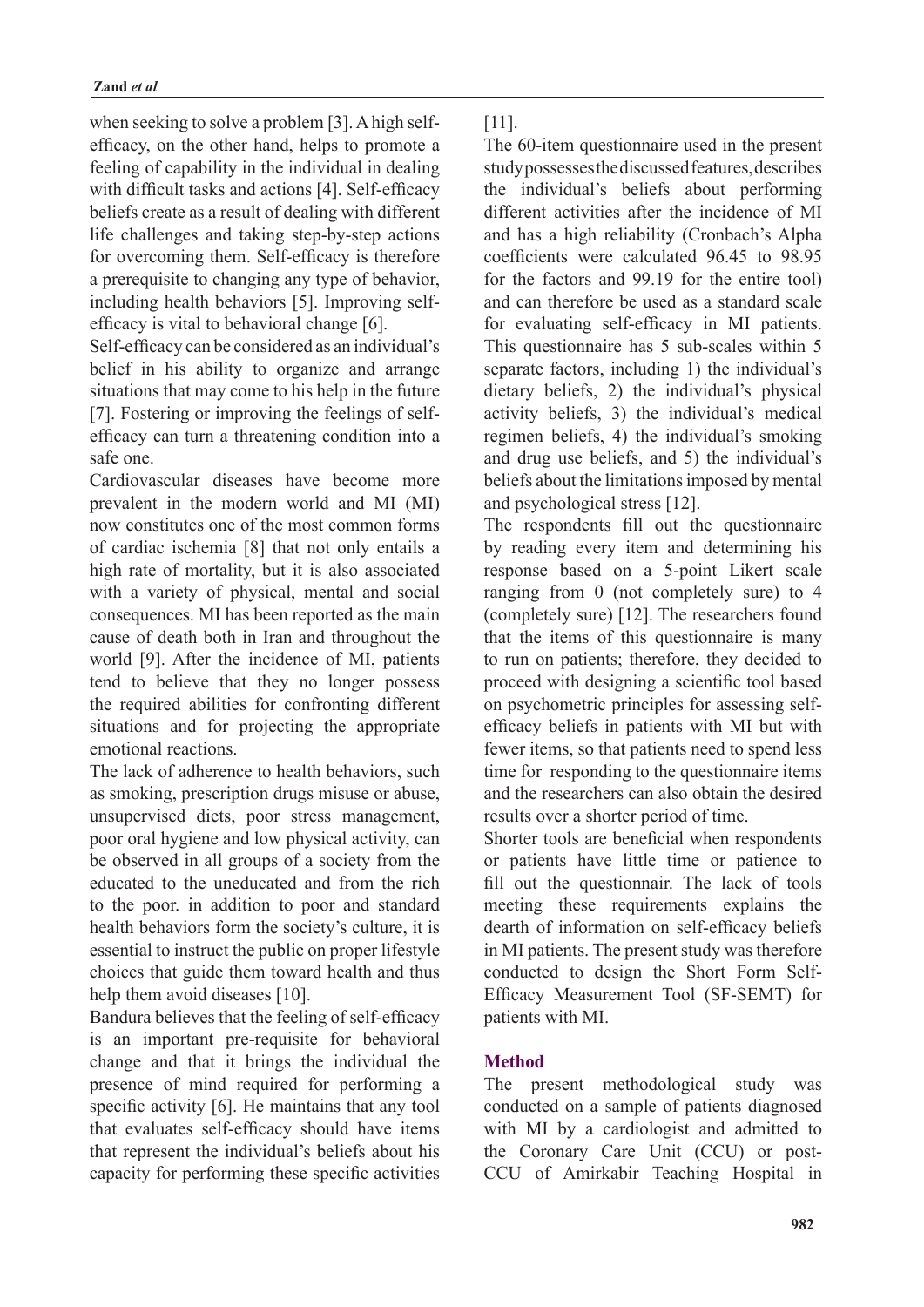Arak, Iran. Patients were selected through convenience sampling and data were collected through questionnaires. The study inclusion criteria consisted of the willing to participate in the study, being literate, not suffering from skeletomuscular disorders, not suffering from an untreated heart failure or uncontrolled arrhythmia (improper beating of the heart), not experiencing extreme chronic chest pain, not having hearing or speech disorders and intellectual disabilities of any degree and residing in Arak or surrounding towns. The study sample size was considered 311 patients to allow for performing the factor analysis; at least 5 samples were therefore required per each item [13], as statisticians consider a good sample size for studies using factor analysis to be over  $300$  [14].

The tool used in the present study was a MI Self Efficacy Measurement Tool (MI-SEMT)  $[12]$  that contained 60 items, 19 items about the respondent's dietary beliefs, 9 items about physical activity beliefs, 12 items about medical regimen beliefs, 13 items about smoking and drug use beliefs and 7 items about beliefs on the limitations imposed by mental and psychological stress. The first part of the tool assessed the patients' demographic information, how and why they were admitted to the hospital and their general health status at the time of admission.

The respondent must read each item and determine his response based on a 5-point Likert scale ranging from  $0$  (not completely sure) to 4 (completely sure). The Cronbach's alpha coefficients obtained were 96.45 to 98.95 for the factors and 99.19 for the entire tool  $[12]$ . The study was then carried out in the following stages.

First Stage: The skewness and kurtosis of the 60 items of the MI-SEMT was measured. If there were problems with the skewness and kurtosis that required conversion, they were converted (skewness and kurtosis values less than 2 were acceptable for all the items as well as for the entire tool).

Second Stage: A factor analysis was used to examine the construct validity of the tool and to extract items for the short form of the tool;

Designing the Iranian self-efficacy questionnair in MI

only items that loaded on their own factor and not on any other factors were kept. Although this criterion seems too strict, it is highly beneficial in improving the factor validity and fitting the indices of the tool, especially since the present study seeks to reduce the number of items extracted from the MI-SEMT. However, given that reducing the number of items in a tool may have a negative effect on its Cronbach's alpha coefficients, improving the factor validity of the tool was given priority in the present study. It should be noted that the reliability of the items was assessed at each step by measuring their Cronbach's alpha .coefficients

Third Stage: The items of the MI-SEMT were first checked to see if they qualified for factor analysis and the frequency distribution of the responses to all the 60 items of the tool was then calculated to omit those lacking adequate sensitivity and accuracy for measuring individual differences [15]. The 20-80 rules was used in this study  $[16]$ ; that is, items with responses that were either over 80% or below  $20\%$  similar were omitted from the test. Items were then analyzed in SPSS and a principal component factor analysis with oblique and orthogonal Varimax rotation and a minimum factor loading of  $0.46$  was carried out [17]. The minimum factor loading of 0.46 was determined to help with the main objective of this study, that is, designing a short form of the MI-SEMT with the lowest number of items possible and with a maximum validity and reliability; the variables' low coefficients of determination  $(R<sup>2</sup><0.30)$  were analyzed .[18]

The number of extractable factors was calculated using the Eigenvalues (i.e. the sum of the factor coefficients of the items in each factor) and the scree test, which determines the number of extractable factors in a set of data.

An oblique rotation was used to determine the correlations between the factors, as it is highly unlikely in the real world for factors to have zero correlations with each other

The factor analysis of the data used the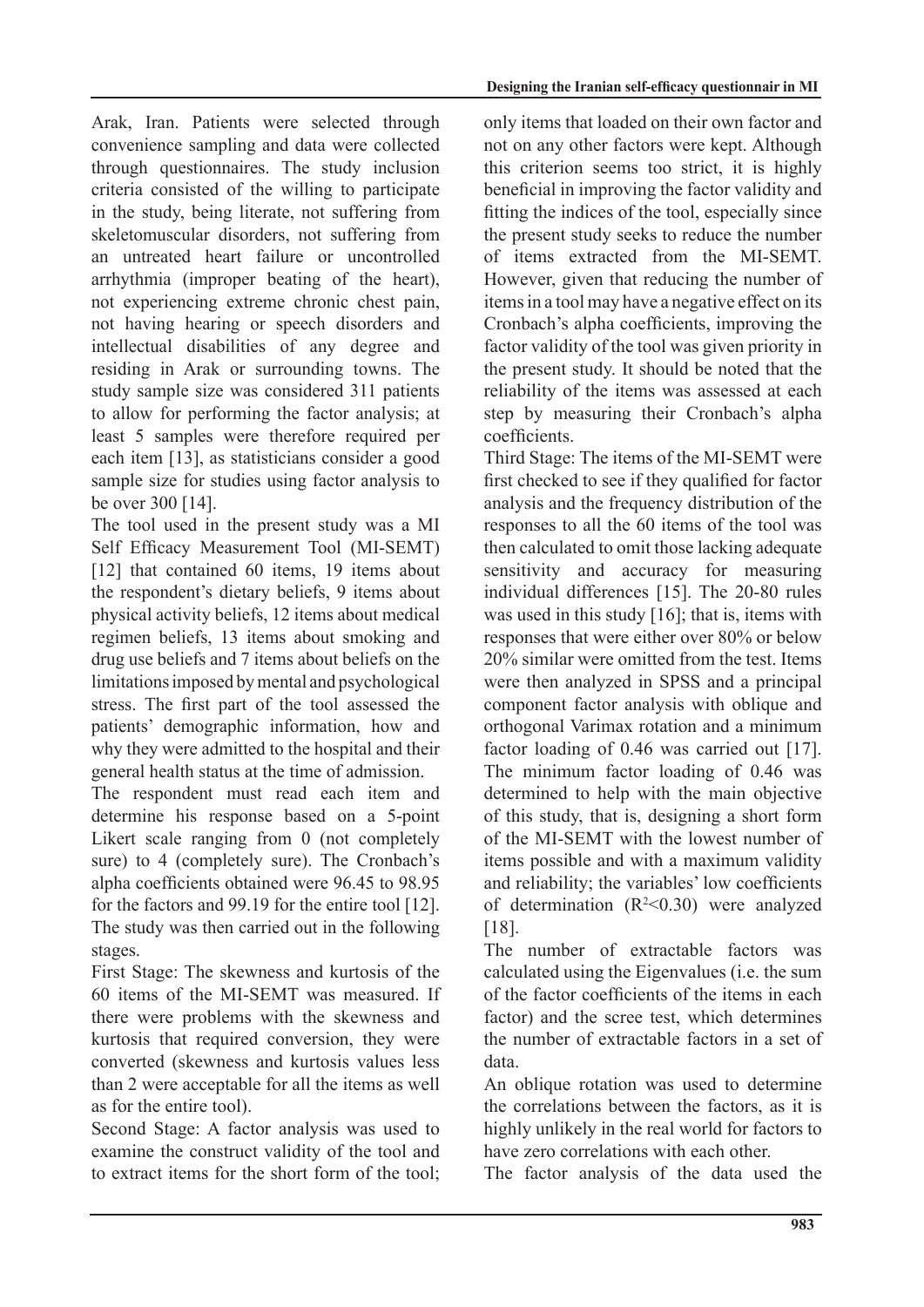Oblimin rotation method with six iterations and the Varimax rotation with three iterations to decide the best combination of items and the factor structure

To determine the validity of the SF-SEMT, it were calculated the correlation coefficients between the scores obtained by respondents in both the short and the long forms of the tool.

Data were ultimately analysed in SPSS-20 using descriptive statistics, the Pearson correlation coefficients and Cronbach's alpha values for evaluating the validity of the tool, the Pearson correlation coefficients and the step regression to examine the convergent validity of the tool, the factor analysis to determine the construct validity of the tool, and the direct oblimin and varimax rotations to extract items with the maximum or minimum factor loading on the components in question.

## **Results**

The present study examined 311 patients with MI and extracted five main dimensions for the concept of self-efficacy in patients with MI. A total of 60 items were extracted in these dimensions. According to the results, 6 items were eliminated during the content validity assessment stage of the study and based on Waltz and Bausell's content validity index  $[10]$  and the written comments of the specialists and MI patients. The face validity of the remaining items was examined.

After evaluating the internal consistency of the items, a factor analysis was carried out on all the  $60$  items: 5 factors were extracted as described below

The first factor contained 9 items that explained the individual's dietary beliefs, the second factor contained 13 items that explained the individual's physical activity beliefs, the third factor included 11 items that determined the individual's smoking and drug use beliefs, the fourth factor contained 10 items that explained the individual's mental and psychological stress beliefs and the fifth factor contained 12 items that explained the individual's medical regimen beliefs. Five items were omitted at this stage due to the failure to reach the minimum factor loading of  $0.40$  and the final version of the short form of the MI self-efficacy measurement tool was developed with 22 items. Table 1 presents the factor loading of each item based on its factor rotation matrix and using the principal component factor analysis using the Varimax .rotation

**Table 1** The weight of the factors extracted from the exploratory factor analysis using the *Varimax rotation at the final stage* 

| Question<br>number | <b>Extracted factor</b> |                        |                         |                        |                        |  |  |  |  |  |
|--------------------|-------------------------|------------------------|-------------------------|------------------------|------------------------|--|--|--|--|--|
|                    | 1 <sup>st</sup> Factor  | 2 <sup>nd</sup> Factor | 3 <sup>rd</sup> Factor  | 4 <sup>th</sup> Factor | 5 <sup>th</sup> Factor |  |  |  |  |  |
|                    |                         |                        | 0.849<br>0.792<br>0.762 |                        | 0.796<br>0.792         |  |  |  |  |  |
|                    | 0.804                   | 0.902                  | 0.797<br>0.766          |                        | 0.763                  |  |  |  |  |  |
| 23456789           | 0.805<br>0.837          | 0.864<br>0.918         |                         | 0.611                  |                        |  |  |  |  |  |
| 10                 | 0.800<br>0.836<br>0.826 | 0.901                  |                         | 0.556<br>0.625         |                        |  |  |  |  |  |
| 11<br>12           |                         |                        |                         | 0.565                  |                        |  |  |  |  |  |
| 13<br>14           |                         |                        |                         |                        |                        |  |  |  |  |  |
| 15<br>16<br>17     |                         |                        |                         |                        |                        |  |  |  |  |  |
| 18<br>19           |                         |                        |                         |                        |                        |  |  |  |  |  |

To examine the features of the new short form, the mean, standard deviation, skewness, kurtosis and Cronbach's alpha coefficient for the entire scale and for its subscales were

calculated. As shown in Table 2, all the subscales had an acceptable skewness and kurtosis below  $|2|$ . The alpha coefficients obtained for the subscales of the short form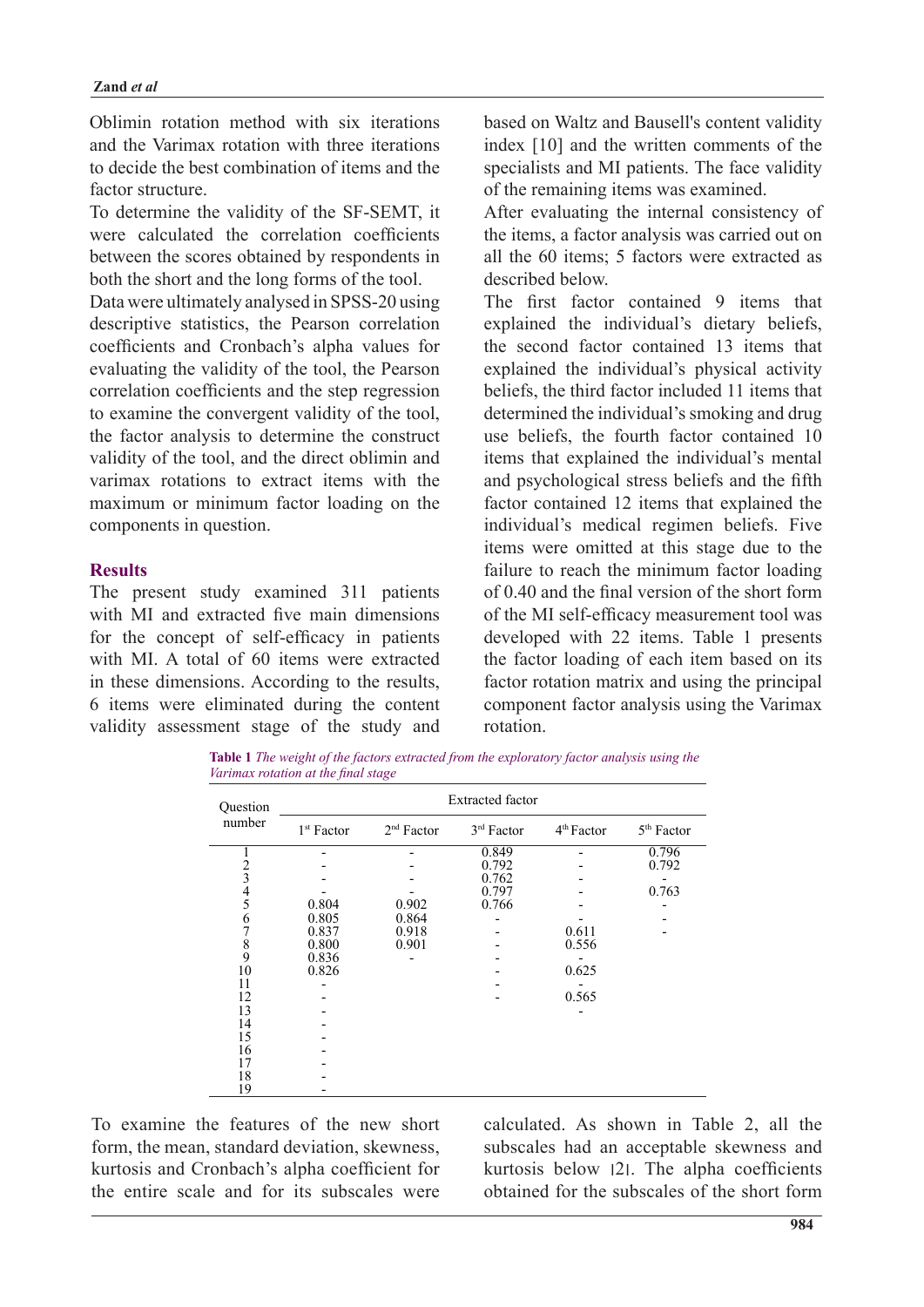had been changed very little compared to the original long form of the scale. Nevertheless, given that the designed short form is a summarized version, comparing the alpha coefficients obtained for the subscales of this form with those obtained for the original long form should be carried out with caution, as Cronbach's alpha coefficients decrease in some items with the decrease in the total number of items.

Table 2 Mean, standard deviation, skewness and Cronbach's alpha coefficient for the long-form MI-SEMT and its  *subscales*

|                                       | Mean                 |              | Standard deviation   |              | <b>Skewness</b>      |              | Cronbach's alpha |              |
|---------------------------------------|----------------------|--------------|----------------------|--------------|----------------------|--------------|------------------|--------------|
| <b>Extracted factor</b>               | <b>Short</b><br>form | Long<br>form | <b>Short</b><br>form | Long<br>form | <b>Short</b><br>form | Long<br>form | Short<br>form    | Long<br>form |
| Diet                                  | 10.53                | 22.79        | 3.877                | 7.900        | 0.033                | 0.706        | 0.979            | 0.9899       |
| Physical activity                     | 7.49                 | 35.19        | 3.099                | 13.509       | 0.947                | 0.747        | 0.972            | 0.9899       |
| Medical regimen                       | 7.12                 | 21.42        | 2.877                | 8.376        | 1.160                | 0.937        | 0.963            | 0.9860       |
| Mental and<br>psychological<br>stress | 10.15                | 13.80        | 4.494                | 5.757        | 0.751                | 0.669        | 0.977            | 0.9780       |
| Smoking and<br>drug use               | 5.22                 | 15.63        | 2.183                | 4.467        | 1.096                | 1.060        | 0.974            | 0.9645       |

The results of the exploratory factor analysis revealed five factors that explained 89.24% of the total variance and a KMO index of  $0.915$ with a probable value of 0.001. Since the closer this index is to 1, the more it indicates the adequacy of sample size for performing factor analysis, the results obtained showed that the sample size calculated is adequate (Table 3).

*table 3 The results of the correlation analysis between the subscales in the short and long forms of the tool* 

|                                       | Diet score   |       | Physical activity<br>score |       | Medical regimen<br>score |          | Mental and<br>psychological<br>stress score |       | Smoking and drug<br>use score |          |
|---------------------------------------|--------------|-------|----------------------------|-------|--------------------------|----------|---------------------------------------------|-------|-------------------------------|----------|
|                                       | Long         | Short | Long                       | Short | Long                     | Short    | Long                                        | Short | Long                          | Short    |
| Diet                                  | $\mathbf{1}$ | 1     | 0.848                      | 0.809 | 0.830                    | 0.828    | 0.734                                       | 0.698 | 0.689                         | 0.686    |
| $\mathbf{P}$                          |              |       | $0.00\,$                   | 0.00  | $0.00\,$                 | $0.00\,$ | 0.00                                        | 0.00  | 0.00                          | 0.00     |
| Physical<br>activity                  |              |       | 1                          | 1     | 819                      | 0.793    | 0.765                                       | 0.736 | 0.622                         | 0.582    |
| $\mathbf{P}$                          |              |       |                            |       | 0.00                     | 0.00     | 0.00                                        | 0.00  | 0.00                          | 0.00     |
| Medical<br>regimen                    |              |       |                            |       | 1                        | 1        | 746                                         | 0.729 | 0.651                         | 0.673    |
| P                                     |              |       |                            |       |                          |          | 0.00                                        | 0.00  | 0.00                          | $0.00\,$ |
| Mental and<br>psychological<br>stress |              |       |                            |       |                          |          | $\mathbf{1}$                                | 1     | 0.612                         | 0.559    |
| $\mathbf{P}$                          |              |       |                            |       |                          |          |                                             |       | 0.00                          | 0.00     |
| Smoking and<br>drug use               |              |       |                            |       |                          |          |                                             |       | 1                             | 1        |
| P                                     |              |       |                            |       |                          |          |                                             |       |                               |          |

An initial factor solution was used as a principal factor analysis for calculating the items' share of the total variance. The igen values above 1 were considered suitable. The factor analysis was thus performed on the 60 items of the original questionnaire within 5 main components and the 22 items of the short form of the questionnaire within  $4$  components, which had eigenvalues above  $1$  (eigenvalues help to determine the most influential main factors). The two questionnaires were then compared with each other (Table 4).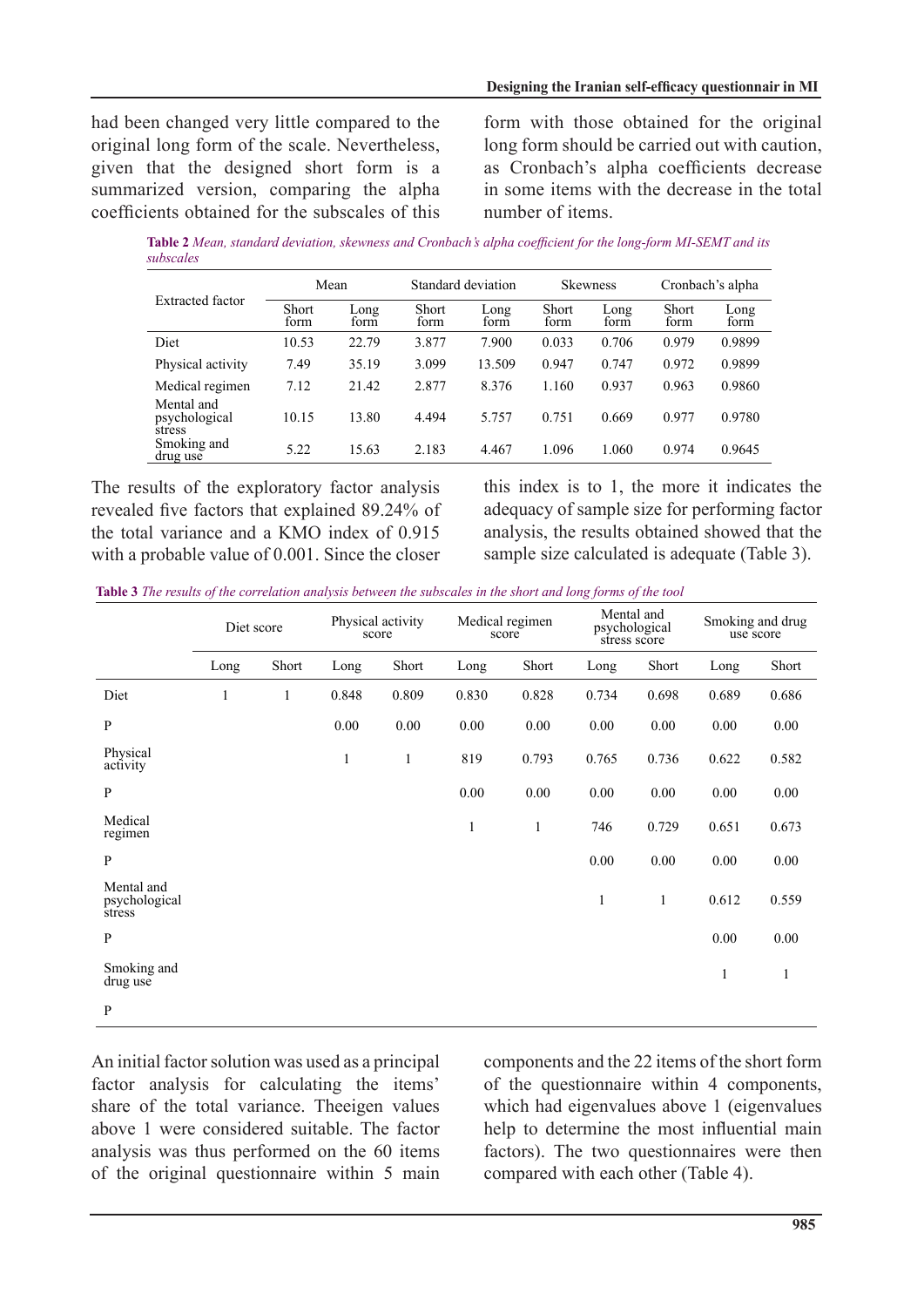| Extracted<br>factor |           | Eigenvalue |           | Share of the total variance<br>$\frac{1}{2}$ | Cumulative share |            |  |
|---------------------|-----------|------------|-----------|----------------------------------------------|------------------|------------|--|
|                     | Long form | Short form | Long form | Short form                                   | Long form        | Short form |  |
| $1st$ factor        | 41.3      | 15.3       | 25.59     | 30.30                                        | 68.96            | 69.80      |  |
| $2nd$ factor        | 4.28      | 2.01       | 18.40     | 24.93                                        | 76.11            | 78.95      |  |
| $3rd$ factor        | 2.31      | 1.23       | 17.67     | 20.87                                        | 79.97            | 84.57      |  |
| $4th$ factor        | 2.10      | 1.03       | 13.43     | 13.36                                        | 83.47            | 89.27      |  |
| $5th$ factor        | 1.65      |            | 10.27     |                                              | 86.24            |            |  |

*f***able 4** Evaluating the individual factors' share of the total variance of the items in both the short and long forms  $of$  *the questionnaire* 

To measure the reliability of internal consistency and Cronbach's alpha was used. Cronbach's alpha of Cronbach's alpha coefficient of 96.3 to 97.9 to agents and 8.97 for the tool was calculated  $(Table 5)$ .

Table 5 The correlation, reliability and internal consistency of the five domains of the short form of the MI self-efficacy measurement tool

|                                       | Correlation between the domains |                            |                    |       |                                       |                      |                    |  |  |  |  |
|---------------------------------------|---------------------------------|----------------------------|--------------------|-------|---------------------------------------|----------------------|--------------------|--|--|--|--|
| Domain                                | Physical<br>activity            | Smoking<br>and drug<br>use | Medical<br>regimen | Diet  | Mental and<br>psychological<br>stress | Cronbach's<br>alpha% | Number<br>of items |  |  |  |  |
| Physical activity                     |                                 | 0.809                      | 0.828              | 0.698 | 0.686                                 | 97.9                 | 6                  |  |  |  |  |
| Smoking and<br>drug use               |                                 |                            | 0.793              | 0.736 | 0.582                                 | 97.2                 | $\overline{4}$     |  |  |  |  |
| Medical regimen                       |                                 |                            | 1                  | 0.729 | 0.673                                 | 96.3                 | 5                  |  |  |  |  |
| Diet                                  |                                 |                            |                    |       | 0.559                                 | 97.7                 | 4                  |  |  |  |  |
| Mental and<br>psychological<br>stress |                                 |                            |                    |       |                                       | 97.4                 | 3                  |  |  |  |  |

### **Discussion**

The present study was conducted to carry out a efficacy measurement tool (SEMT) and develop factor analysis of the long form of the MI selfits short form (SF-SEMT). The factor analysis can successfully identify and omit the weaker items of the SEMT, as the SF-SEMT (with  $28$  items) was highly accurate and reliable for determining self-efficacy in patients with MI. The correlation coefficients between the subscales of the SEMT and the SF-SEMT indicate the high validity of the short form of the tool. In other words, the extracted 22 items appear to assess the main constructs of the long form and the secondary constructs (diet, physical activity, medical regimen, mental and psychological stress, smoking and drug use). properly. According to these findings, the short form has a high construct and content validity and its items are a perfect representation of the  $60$ items of the long form of the questionnaire.

According to the Cronbach's alpha coefficients, the short form has a high internal consistency and the 22 items are highly correlated. These findings were not unexpected, as the  $22$  items were extracted only based on their evaluation of a common factor and thus had a high validity and reliability.

In addition to having better psychometric features than the long form, the short form is preferred when the multiplicity of items in the long form deems its use difficult and time-consuming, especially for respondents who have little time or patience to fill out long .questionnaires

This study showed that, just like its long form, the short form of the MI self-efficacy measurement tool has an acceptable reliability. convergence/divergence, factor validity and correlation. Therefore, Researchers suggestto use the SF-SEMT when time is shortor there is patience to fill out long questionnaires. This tool can also be used in a wide range of clinical and research settings due to being a leading